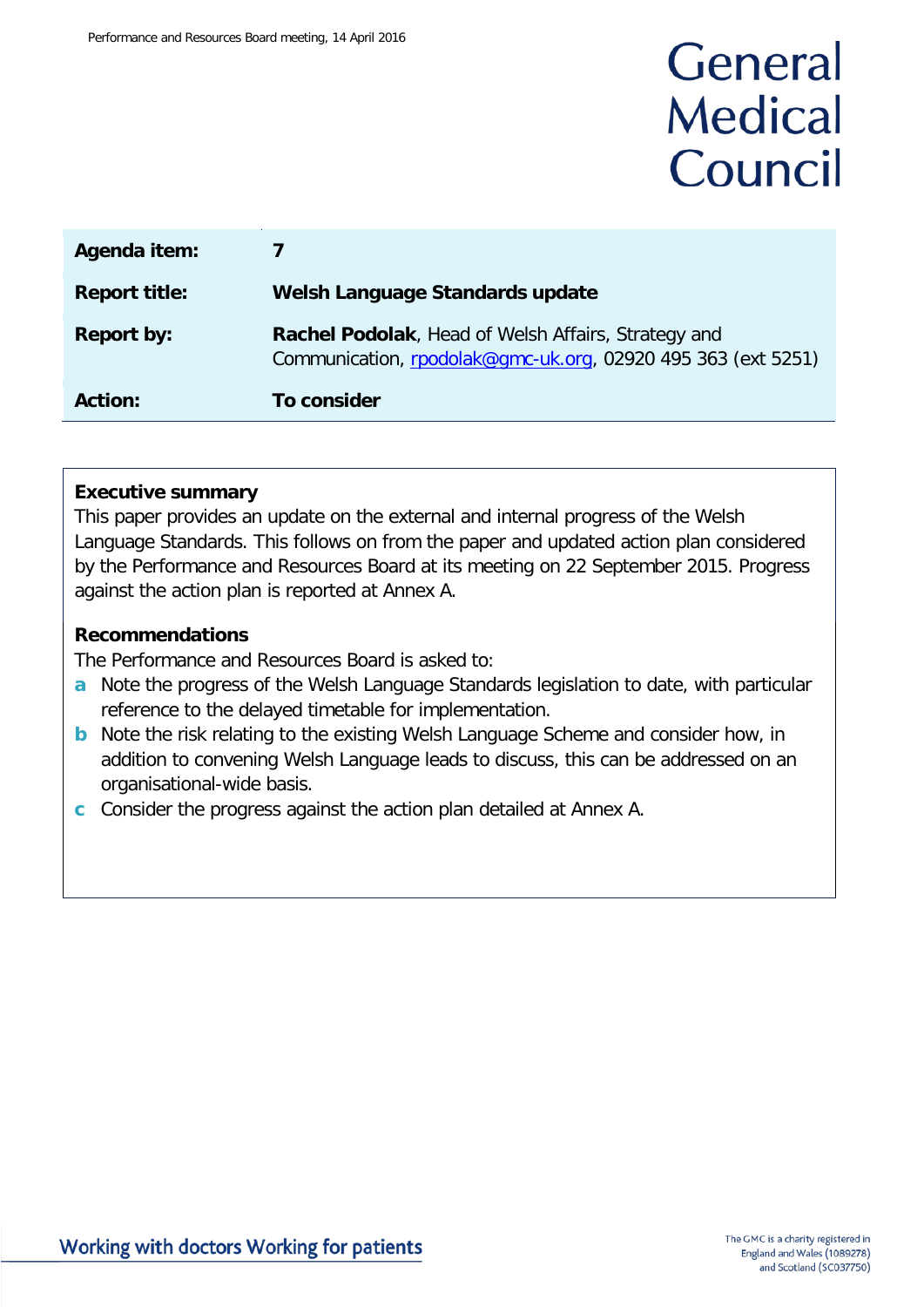#### **External progress**

#### Meeting with the Commissioner

- **1** Since the Board last considered Welsh Language Standards at its meeting on 22 September 2015, the Chief Operating Officer (COO) and Head of Welsh Affairs (HWA) have met the Welsh Language Commissioner. It was reiterated that:
	- **a** The GMC is committed to improving the services it provides to Welsh speaking patients and members of the public in Wales. It has a Welsh Language Scheme in place and annual updates on the Scheme are provided to the Commissioner.
	- **b** The GMC is already building on the Scheme in advance of the implementation of the Standards and has a dedicated team and action plan in place to do so.
- **2** The COO also raised the GMC's outstanding concerns about the Standards, specifically that the investigation report:
	- **a** Was not clear about the audience or jurisdiction to which the Standards applied; this is particularly difficult to interpret for organisations with a UK-wide remit.
	- **b** Did not clearly respond to concerns raised about UK-wide organisations, the varying size of organisations and the location of services provided (Wales based versus non-Wales based).
	- **c** Did not specifically refer to the fact that the nine Professional Standards Authority for Health and Social Care regulators are not funded by Welsh Government, either directly or indirectly.
- **3** The Commissioner reiterated her team's original advice and confirmed that:
	- **a** Each compliance notice would be tailored to the individual organisation.
	- **b** Whilst all standards may be deemed applicable to an organisation by the legislation, the compliance notice issued by the Commissioner may not include all standards.
	- **c** Each standard applied to the organisation would have its own timescale for implementation.
	- **d** The Commissioner can vary a compliance notice to take account of timescale for implementation, location of service provider and individual circumstances of the organisation e.g. some standards may add caveats such as 'in Wales' or 'Wales only'.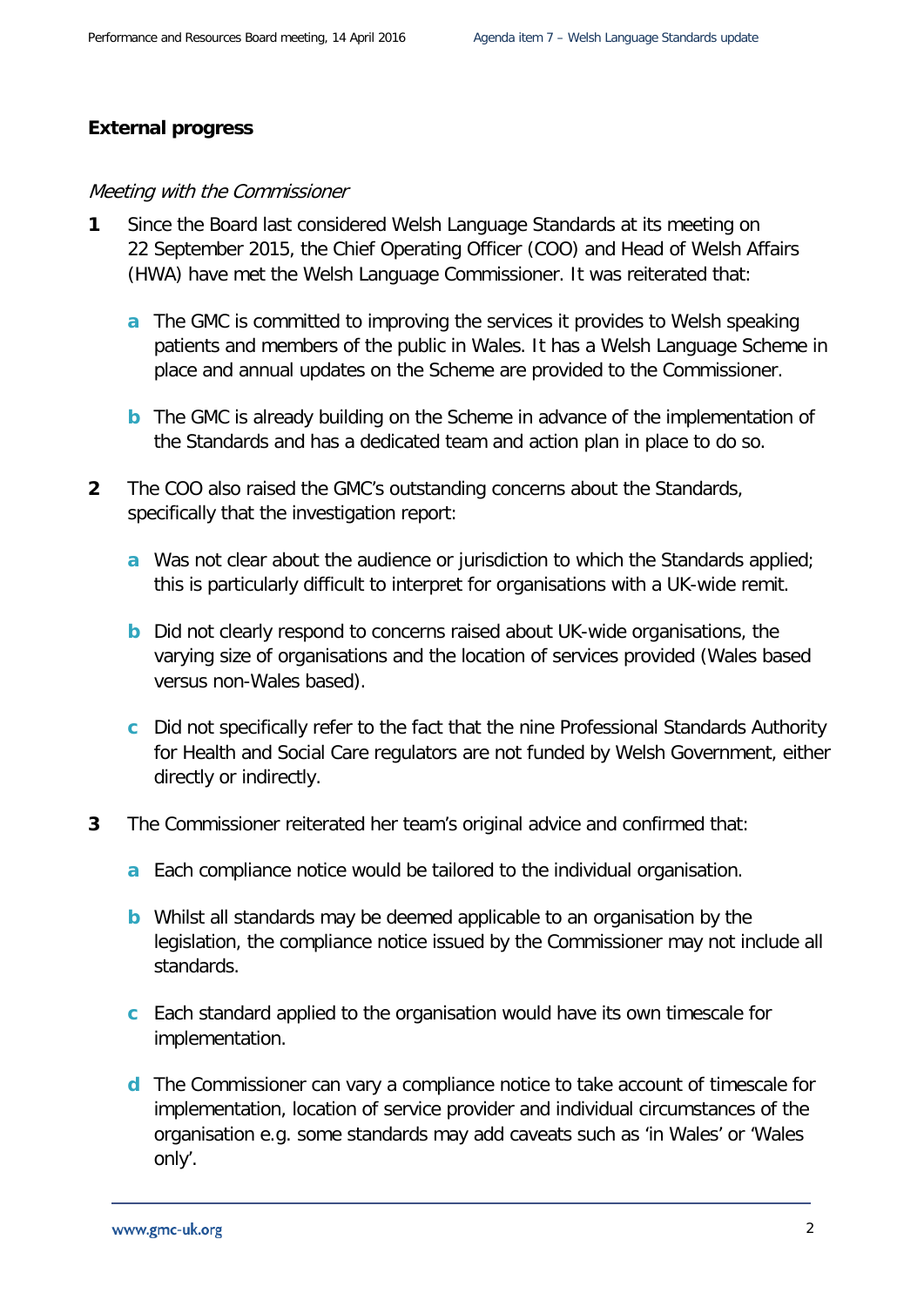**4** The Commissioner also commended the GMC's work to improve its offering in the meantime, its proactive approach to the implementation of the Standards and its support in coordinating the dialogue with other UK-wide regulators. The Commissioner agreed to maintain an open dialogue throughout the process.

#### Revised legislative timetable

- **5** The GMC's Wales Office has monitored the progress of the Standards legislation to date and noted that the regulations relating to the GMC were not published prior to the Assembly elections as planned.
- **6** This was followed up with the Commissioner's team who confirmed:

"A number of regulations that are to derive from the second round of standards investigations did not receive the approval of, or were not laid before the National Assembly for Wales prior to purdah. The GMC falls within that latter category. Therefore it will be the responsibility of the next Government to prepare those regulations.

The First Minister has noted his intention to hold a further consultation on draft regulations that affect the health sector, but that this will be the only further consultation on draft regulations. A set of regulations concerning organisations outside of Wales is also expected.

With regard to the GMC, we aren't able to clarify which set of regulations will apply to you.

The stages in the process as previously outlined are all applicable still, but we're unable to put dates against the steps. Hopefully things will become clear fairly shortly after the formation of the next Government, and when we have information regarding timescales we will communicate this with all of the relevant organisations."

**7** The Wales Office has shared this information with the other health professional regulators.

#### **Internal progress**

- **8** As agreed by the Board, each Directorate now has nominated a lead for the implementation of the Welsh Language Standards.
- **9** Recent progress against the Action Plan is at Annex A for consideration. This includes: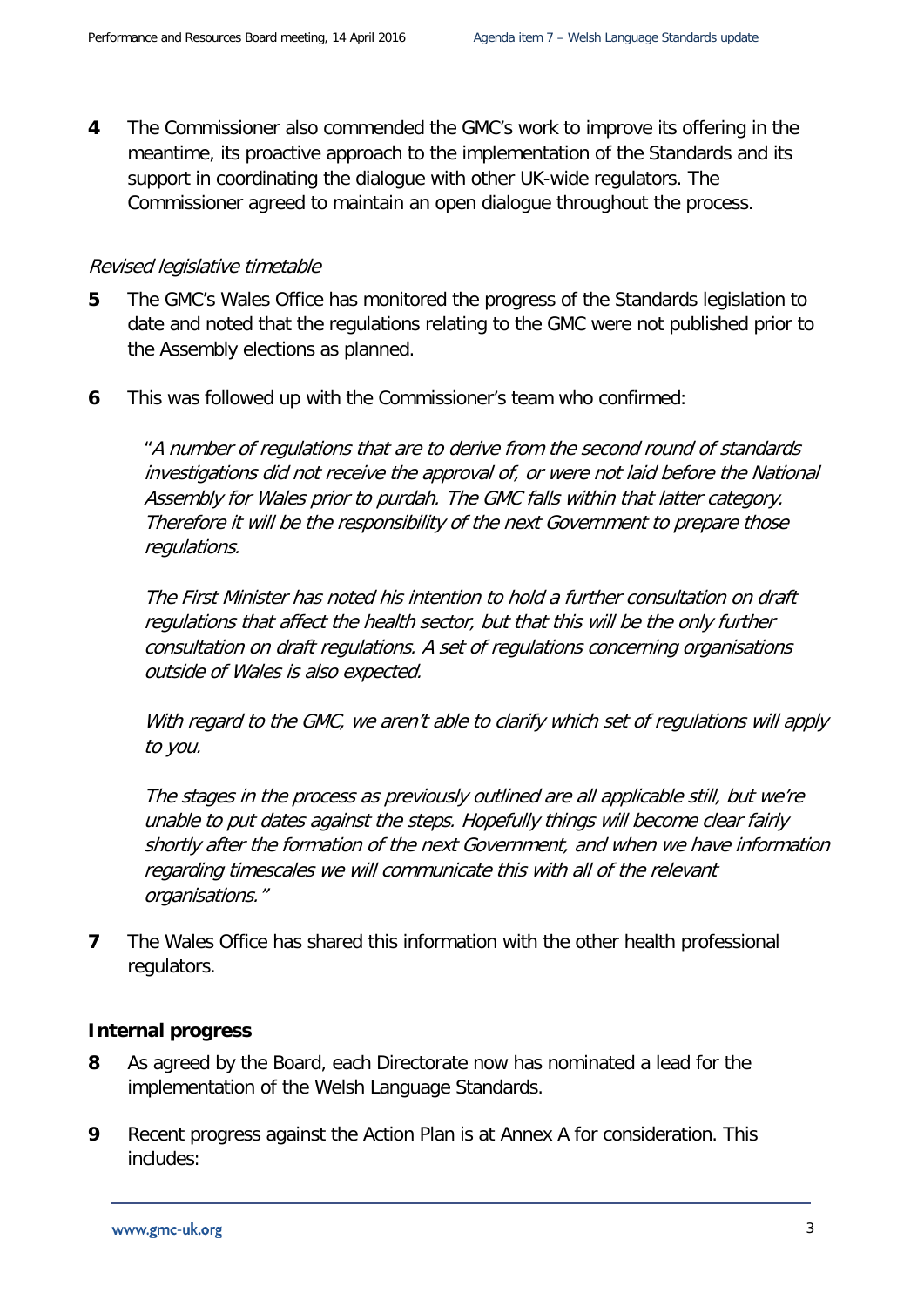- **a** Welsh Language requirements will be taken into account for the ongoing project to improve the List of Registered Medical Practitioners and the procurement of a replacement for Community People.
- **b** The GMC's annual report will be available in Welsh for the first time in 2016.
- **c** An estimated launch date for on the phone translation has been agreed for the Contact Centre and Wales Office – 9 May 2016.
- **d** The Wales Office team has undertaken basic Welsh Language training, webpage improvements are underway and a bilingual signature and out of office are in place. The Publications team continues to ensure that GMC publications are translated in line with the existing Scheme.
- **e** Finance has confirmed that directorates have submitted budget bids for Welsh language translation in 2016.
- **f** All fitness to practise disclosure letters will have been amended to include an offer of Welsh translation by June 2016.
- **g** Education teams have added proactive statements offering to translate documents into Welsh on request. The majority of Standards documentation is already translated for a patient and public audience.

#### **Risk**

#### Welsh Language Standards

- **10** In 2015, the Board considered the level of risk associated with failing to plan for the implementation of the Welsh Language Standards. As there are no substantial changes to the implementation process, the residual low risk rating remains appropriate.
- **11** Financial risk is covered elsewhere on the Corporate Risk Register (ID14) and is mitigated by the strength of the business planning and budget setting process and subsequent ongoing monitoring and forecasting.

#### Current Scheme

**12** In the meantime, the GMC maintains its statutory obligation to its Welsh Language Scheme. It is essential that any new policy, procurement, service or documentation complies with this. At present there is limited organisational governance of this process and it predominantly relies on promotion through the corporate induction and the vigilance of the HWA or directorate Welsh language lead/project manager to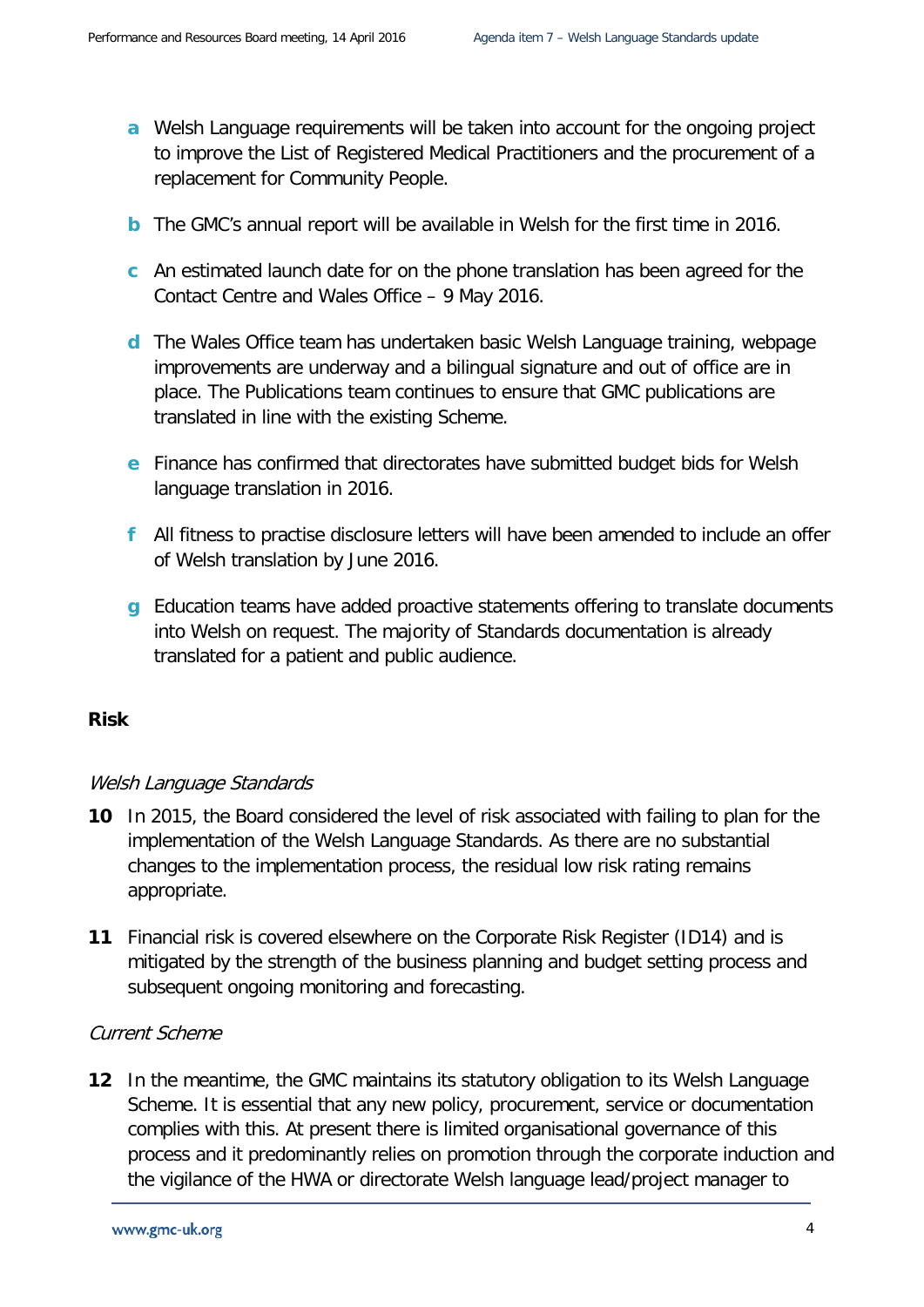monitor. This inevitably results in increased organisational risk. Recent near misses include the GMC's annual report and the procurement of the replacement for Community People.

- **13** A recent, public and critical [investigation](http://www.comisiynyddygymraeg.cymru/English/Publications%20List/20151001%20AD%20S%20Ymchwiliad%2037%20-%20Cyngor%20Nyrsio%20a%20Bydwreigiaeth%20(Terfynol).pdf) by the Commissioner into the Nursing Midwifery Council's (NMC's) consultation on its Code of Practice made the following recommendations:
	- **a** The NMC should review the way in which it assesses the language consequences of its new policies and initiatives to ensure that it fully fulfils the requirements of its Welsh language scheme
	- **b** The NMC should reconsider the revised code of practice consulted upon in relation to the Welsh language.
	- **c** The NMC should amend its guidance on equality analysis to ensure that it adequately reflects the body's statutory duty, under the Welsh language scheme, to assess the language consequences of new policies and initiatives.
	- **d** The NMC should put arrangements in place to ensure that comprehensive records are kept of the consideration given to the linguistic consequences of its new policies and initiatives
- **14** The NMC continues to work with the Language Commissioner to address her concerns.
- **15** In the light of this recent report the Board is asked to note the risk relating to the existing Welsh Language Scheme and to consider how, in addition to convening Welsh Language leads to discuss, this can be addressed on an organisational-wide basis.

#### **Next steps**

- **16** The proposed next steps are as follows:
	- **a** Allocated leads to continue to progress projects as outlined in Action Plan.
	- **b** Wales Office to continue monitoring progress of the legislation.
	- **c** The Welsh Language leads meet to discuss ways to address the potential risk posed by the existing Scheme.
	- **d** Wales Office to respond to annual report request from Commissioner (expected June/July 2016).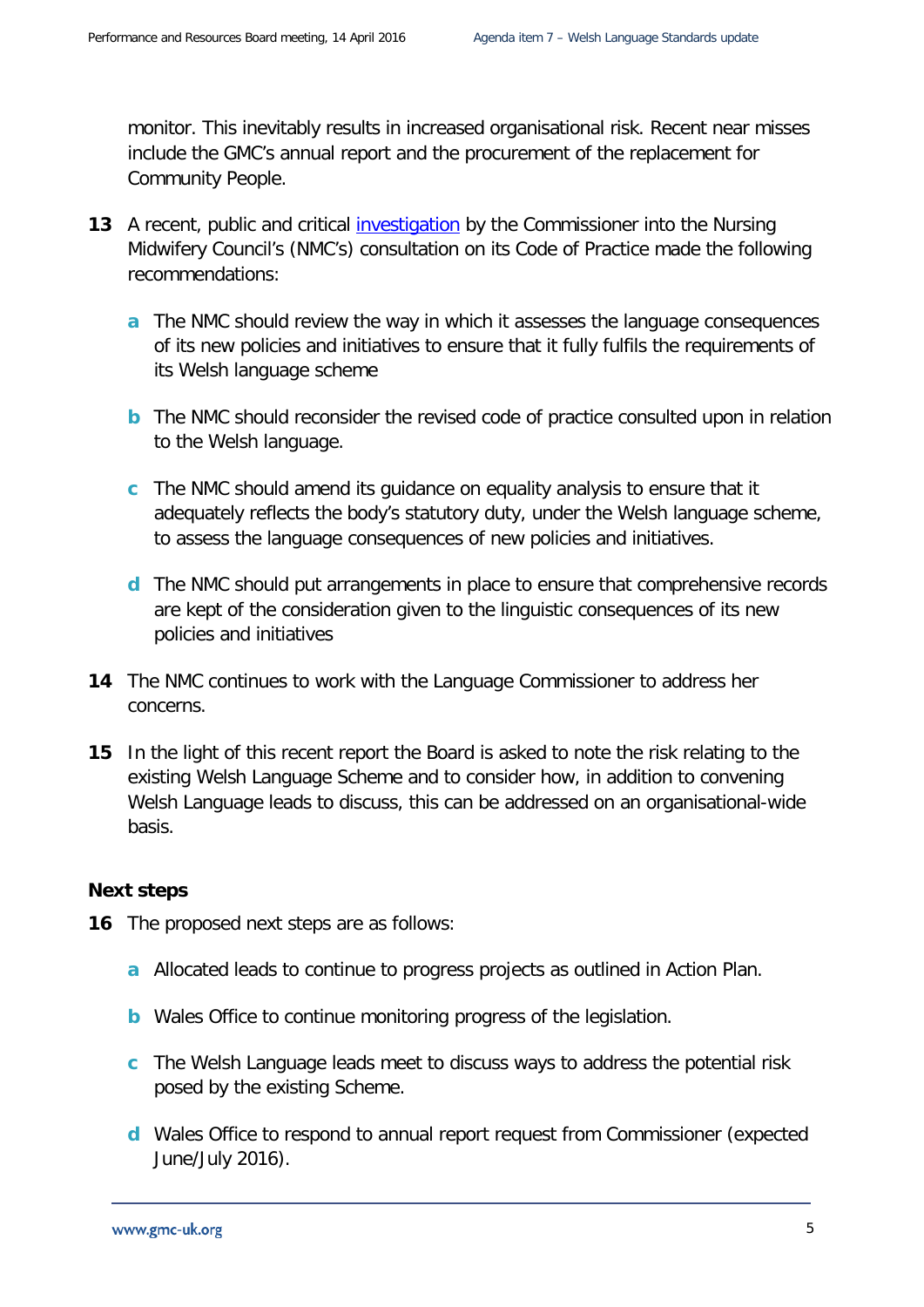**7 – Welsh Language Standards update**

## General Medical Council

### **7 – Annex A**

**Welsh Language Standards progress against action plan**

The GMC is a charity registered in England and Wales (1089278) and Scotland (SC037750)

Working with doctors Working for patients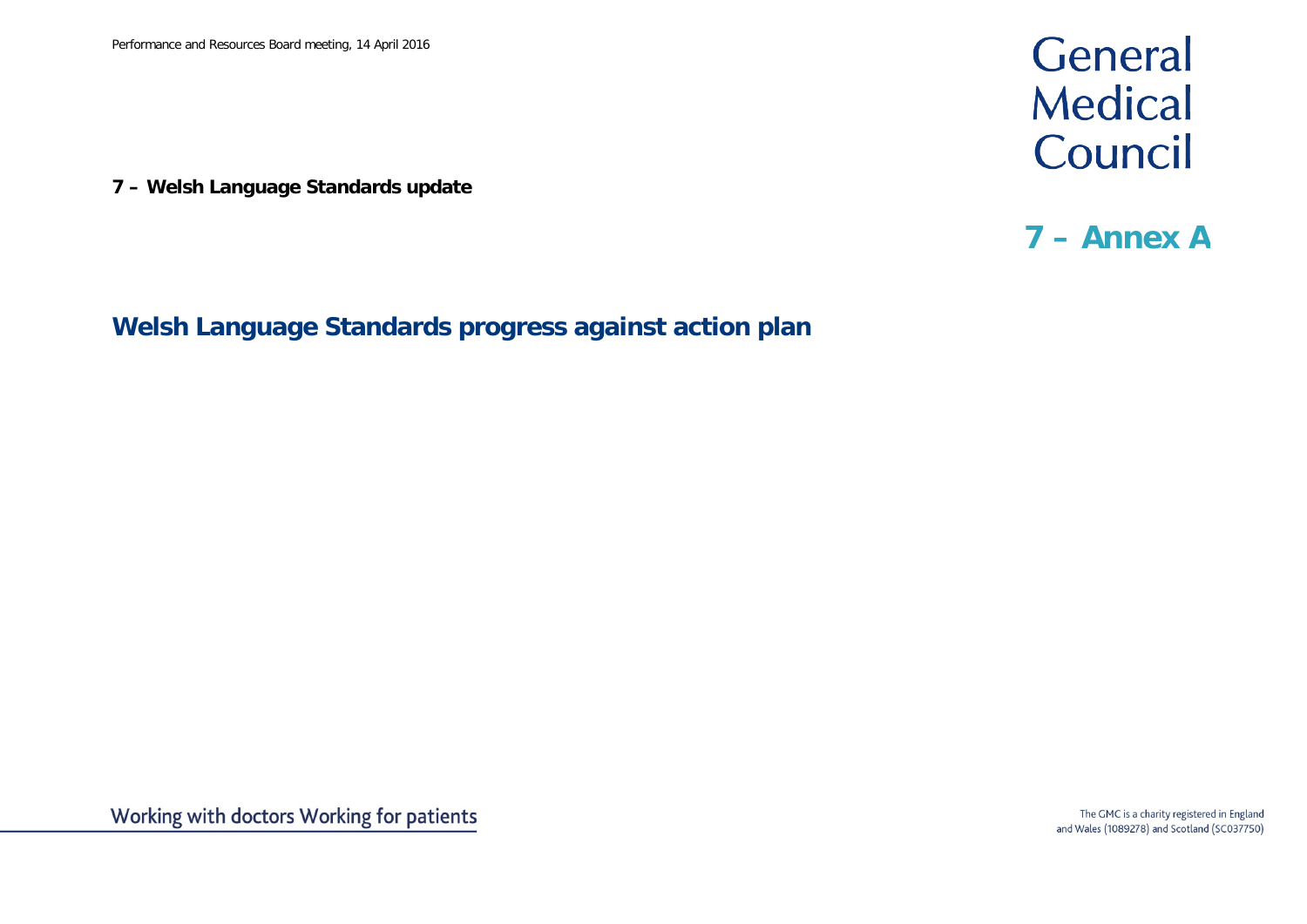| Service area                 | Correspondence/           | <b>Telephone Calls</b>     | Website and online      | <b>Publications</b>        | <b>Recent progress</b>  |
|------------------------------|---------------------------|----------------------------|-------------------------|----------------------------|-------------------------|
|                              | record keeping            |                            | services                |                            |                         |
| <b>Resources and Quality</b> | Budget code for Welsh     |                            | 'Cymraeg' link added to |                            | Recruitment for Head of |
| Assurance                    | Language introduced;      |                            | all web pages (not just |                            | Welsh Affairs - Welsh   |
|                              | advice added to budget    |                            | home page).             |                            | advert, interviews      |
|                              | setting guidance.         |                            |                         |                            | offered in Welsh.       |
|                              |                           |                            |                         |                            | All directorates have   |
|                              |                           |                            |                         |                            | submitted budget bids   |
|                              |                           |                            |                         |                            | for Welsh language      |
|                              |                           |                            |                         |                            | translation in 2016.    |
| <b>Fitness to Practise</b>   | Estimation of $\sim$      |                            | Online complaints form  | Translated 'Liaising with  | All fitness to practise |
|                              | £185,000 for              |                            | updated in 2014.        | patients during a fitness  | disclosure letters will |
|                              | translation. Introduction |                            |                         | to practise investigation' | have been amended to    |
|                              | of proactive translation  |                            |                         |                            | include an offer of     |
|                              | offer. Procedures under   |                            |                         |                            | Welsh translation by    |
|                              | review.                   |                            |                         |                            | June 2016.              |
| Registration and             | Preference recording      | On the phone               |                         |                            | An estimated launch     |
| Revalidation                 | available in Siebel.      | translation budgeted for   |                         |                            | date for on the phone   |
|                              | Budget allocated and      | 2016 - £500 contract       |                         |                            | translation has been    |
|                              | new procedure             | initiation, plus £1.35 per |                         |                            | agreed for the Contact  |
|                              | implemented for 2016      | minute charge.             |                         |                            | Centre and Wales Office |
|                              | correspondence -          |                            |                         |                            | - 9 May 2016.           |
|                              | £1,000                    |                            |                         |                            |                         |
|                              |                           |                            |                         |                            | Welsh Correspondence    |
|                              |                           |                            |                         |                            | Procedure is now in     |
|                              |                           |                            |                         |                            | place.                  |
|                              |                           |                            |                         |                            |                         |
|                              |                           |                            |                         |                            |                         |